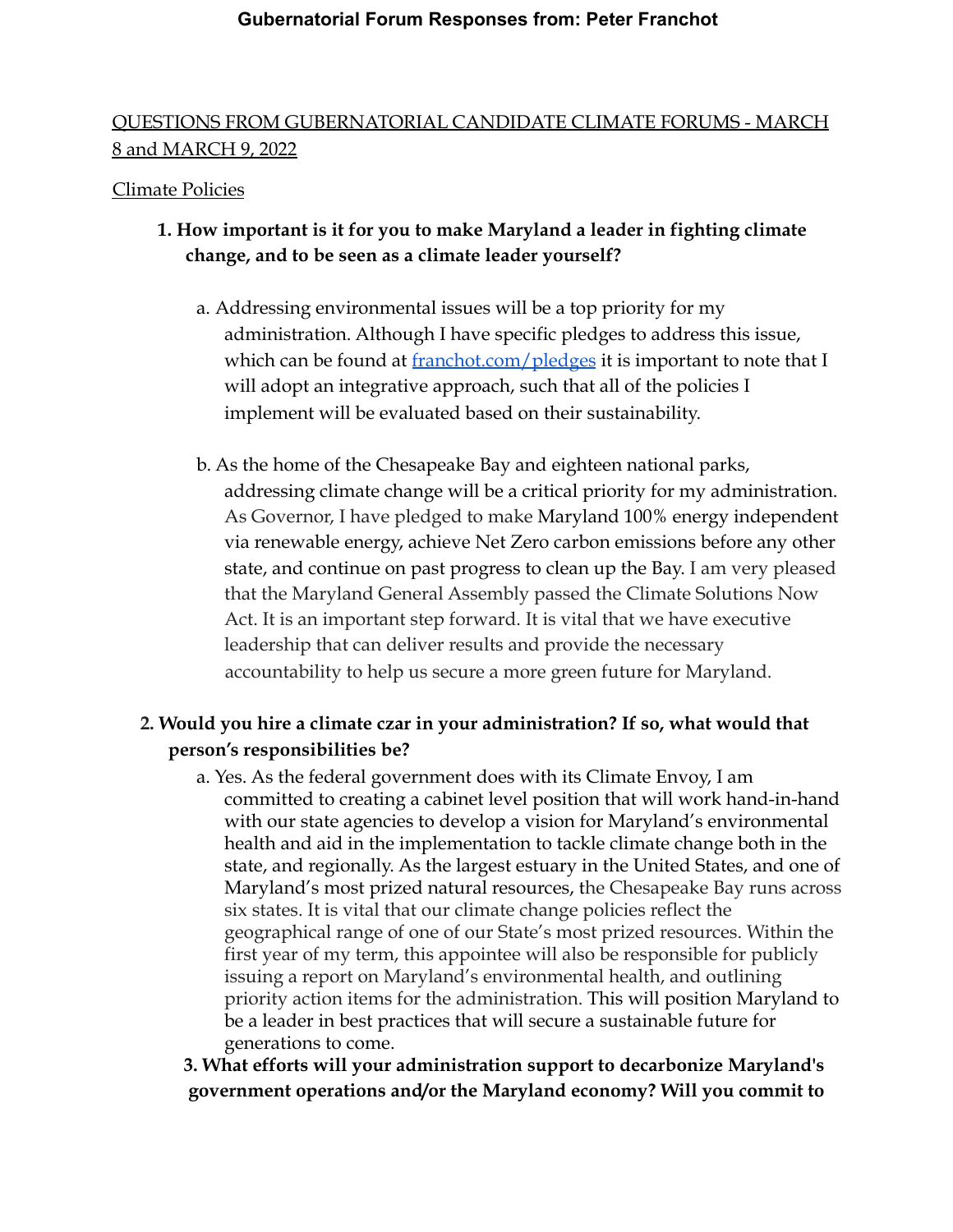# **investing in green or environmentally friendly schools, libraries and other public facilities to continue the reduction of Maryland's carbon footprint?**

- a. I will mandate all new buildings be solar-ready, all new state-funded buildings (including schools) include solar roofs; establish incentives and other measures to convert existing buildings that rely on fracked-gas to reliance on electric HVAC, water heating, and appliances. I will also incentivize green best practices such as more permeable surfaces, living roofs and walls, and rain gardens.
- b. On Day 1 as governor, I will sign an executive order that requires all energy consumed by state government entities to be created by 100% renewable energy where possible, with a mandate for full conversion by the end of my first term. I will also sign an executive order that requires more renewable energy be created within Maryland than all energy consumed within the state. Furthermore, within the first term of my administration, the entire fleet of state vehicles will convert to electric. These initiatives are measurable goals that I know my administration can accomplish.
- c. I believe the greatest challenge has never been the lack of will to support these initiatives, but rather to ensure there is an adequate stream of revenue to not only start these initiatives, but secure the infrastructure and funding for long-lasting results. As Comptroller, I have never been one to over promise and under deliver. As such, when it comes to important issues such as climate change, I will make sure these initiatives have the structural and financial solvency to serve generations to come.

# **4. What are your plans for increasing access to affordable renewable energy for Maryland residents?**

a. In my pledges, I have committed to a pricing model that caps the cost of renewable energy at a fixed percentage of household income for lower income households, in order to ensure that the transition to renewable energy does not create economic hardship.

# **5. Does nuclear power need to be part of Maryland's clean energy portfolio? How do you propose to safely store nuclear waste from the Calvert Cliffs plant?**

a. I am open to exploring all forms of renewable energy to be a part of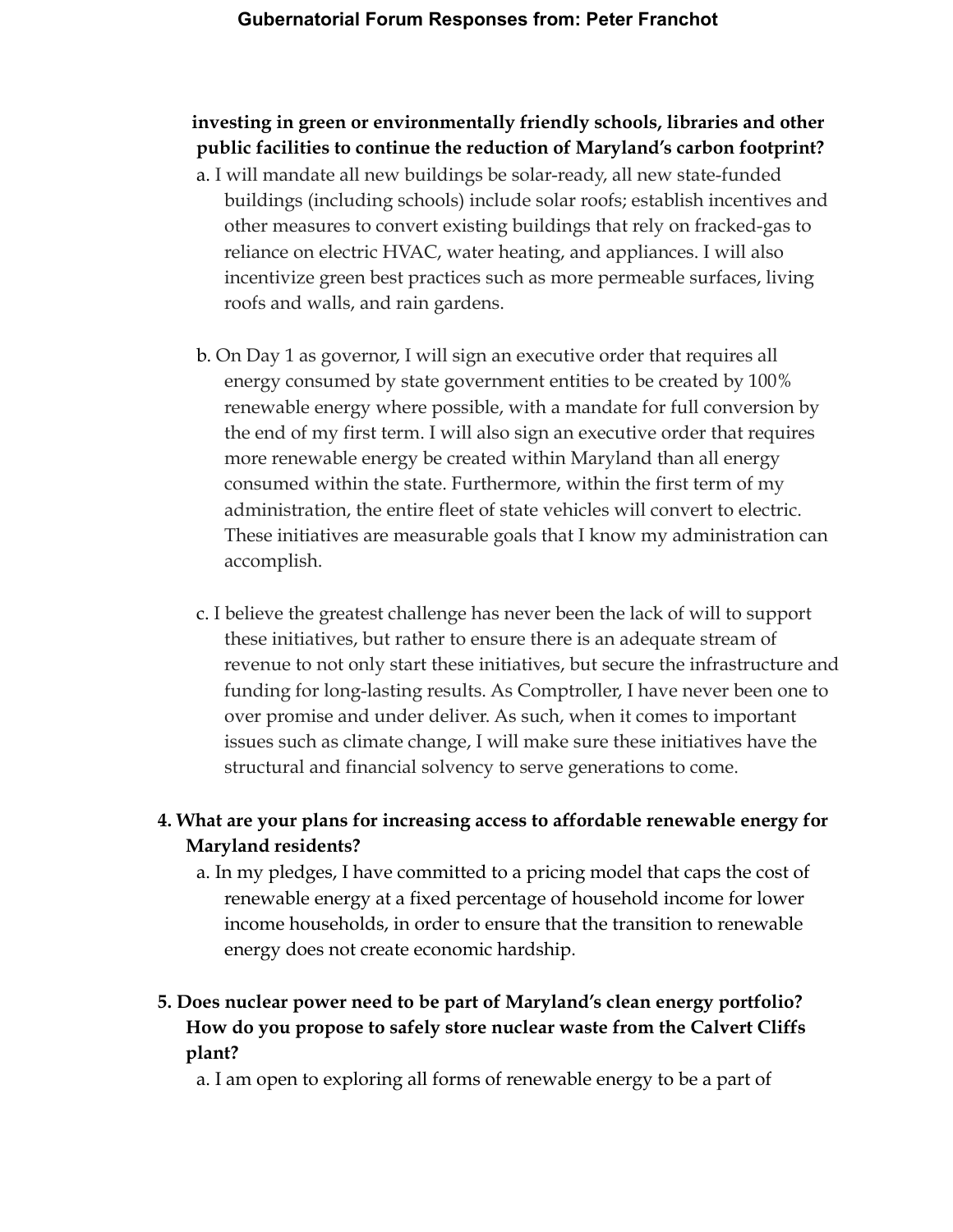#### **Gubernatorial Forum Responses from: Peter Franchot**

Maryland's clean energy portfolio. Nuclear energy presents challenges because the material used is not renewable and consideration must be given to nuclear waste. To reduce habitat loss and pollution, I believe that the safest way to store nuclear waste is through deep geological disposal. The proper use of nuclear energy is as a bridge energy that helps us transition to fully renewable energy, and phases out once we have the capacity to function via fully renewable energy sources.

# **6. How would you commit to working with environmental justice advocacy organizations in Maryland to help you identify and select the heads of agencies and commissions responsible for protecting our environment? Do you feel the state should diversify the leaders on environmental commissions and in agencies?**

- a. I will work hand-in-hand with advocates to solicit input on key appointments, and am deeply committed to building a leadership team that reflects the state's diversity.
- b. I was the first candidate to come out with a dedicated policy proposal, titled "A Level Playing Field" to address the systemic discrimination across a range of areas, including enviromental injustice. One of the pledges I have made within this proposal is to create an office for the Secretary of Diversity, Equity, and Inclusion (DEI), whose purview includes not only a far reaching review of existing state policies, but responsibility for making sure that new policies developed and deployed by my administration are equitable. The Secretary of DE&I will work alongside our climate change appointee, state and local agencies, and community organizations. I recognize that addressing environmental issues such as pollution and clean water are essential for achieving equity and ensuring that ALL Marylanders can thrive in ecosystems that are not tarnished.

### **7. How will you prioritize and ensure funding allocated to address environmental injustice will be used in the communities impacted most by climate change – and who will oversee this effort?**

a. Environmental justice is vital to creating A Level Playing Field, one of my campaign's flagship agendas. One of my goals is to reduce illnesses such as asthma by 20% by 2030. I believe creating trackable, metric based goals like these, especially those that track physical, mental, and financial health, are a vital part of ensuring our resources are allocated equitably and have equitable outcomes. Polluters like the Baltimore incinerator are disproportionately placed in communities of color and exacerbate many of these types of illnesses. I am committed to removing these polluters and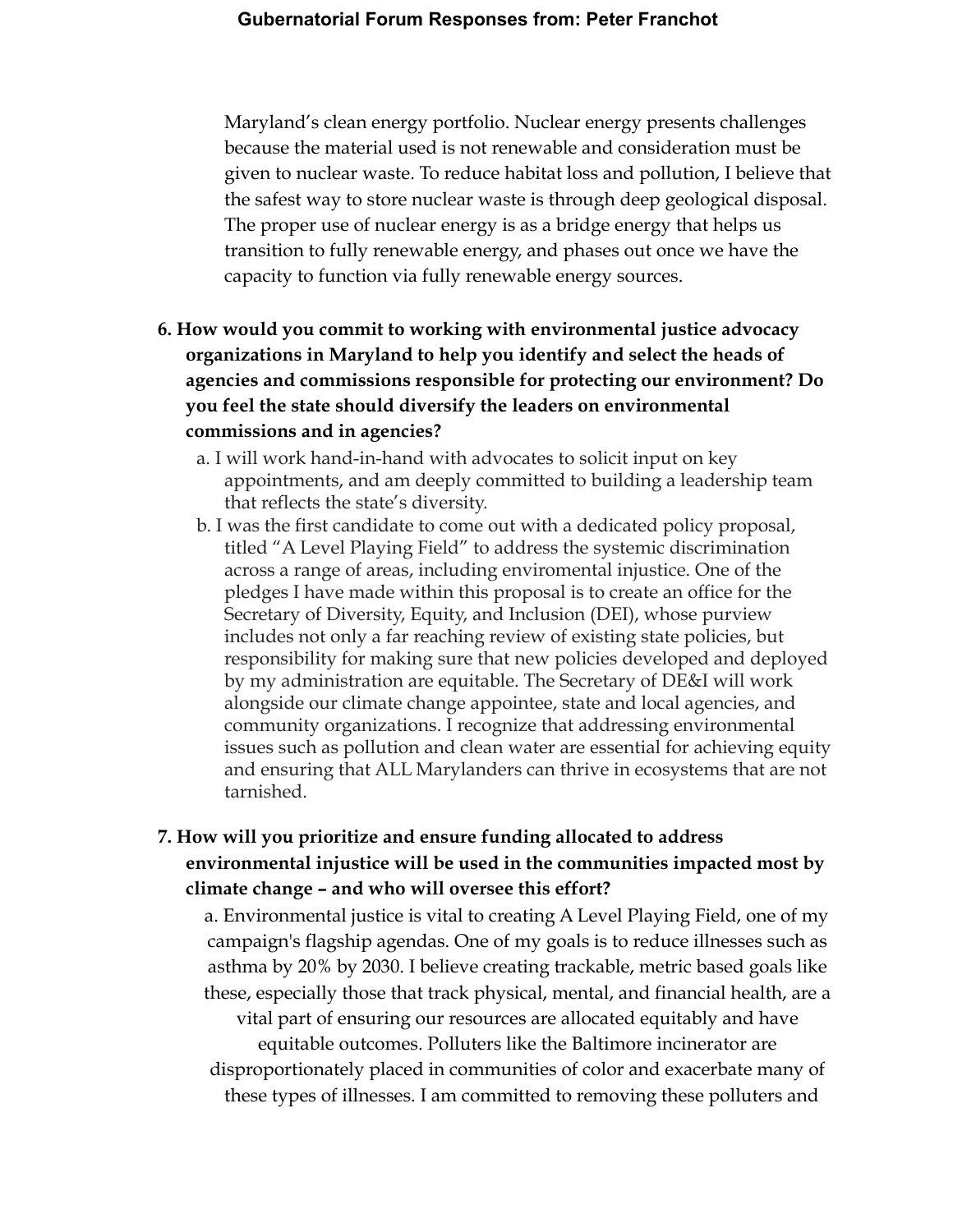properly classifying renewable energy so that incineration is not included, and that ALL Marylanders have an improved quality of life. Our climate appointee and Secretary of DE&I will work hand-in-hand to ensure adequate and sustainable funding to address environmental injustices. Moreover, as we shift to a green State, I am also committed to providing job training and placement for those who work in industries that will become increasingly obsolete in the new economy. No Marylander should be left behind in our path forward.

### Agriculture and Water Quality

- **8. Agricultural runoff is widely accepted to be the biggest contributor to Chesapeake Bay pollution. How do you plan to reduce farm runoff? Have you accepted or do you plan to accept any campaign contributions from the poultry industry?**
	- a. From oysters and crabs to waterfowl and clipper ships, Maryland has always been identified with the Chesapeake Bay. The Bay is an immeasurable treasure of biodiversity and one of the world's most important and productive bodies of water. But much work remains to return the Chesapeake to good health and preserve its legacy for future generations.
	- b. We will have an increased effort to conserve land near our waterways to help in reducing urban and suburban stormwater runoff. We will also strengthen state smart growth regulations that combat urban sprawl and promote dense, transit-oriented development. We will also work with President Biden's EPA and Pennsylvania and New York to ensure accountability to meet upstream pollution reduction targets that will protect the Bay. I also believe in a statewide effort to preserve Maryland's tree canopy, particularly old growth forests, because of the soil preservation and filtration impacts that root systems have.
- **9. The state does not regulate or monitor emissions from poultry plants on the Shore, even though residents there have complained about ill effects from the ammonia and other greenhouse gasses. As governor, would you monitor this air quality?**
	- a. Yes. Additionally, I will put a moratorium on new concentrated animal feeding operations (CAFOs); end subsidies for methane digesters; hold poultry integrators financially responsible for the waste created by contract poultry growers; and invest in monitoring and, where called for, enforcement against poultry farms violating the Clean Water Act.
- **10. Plastics are a major source of pollution for fish and crabs. Individual cities**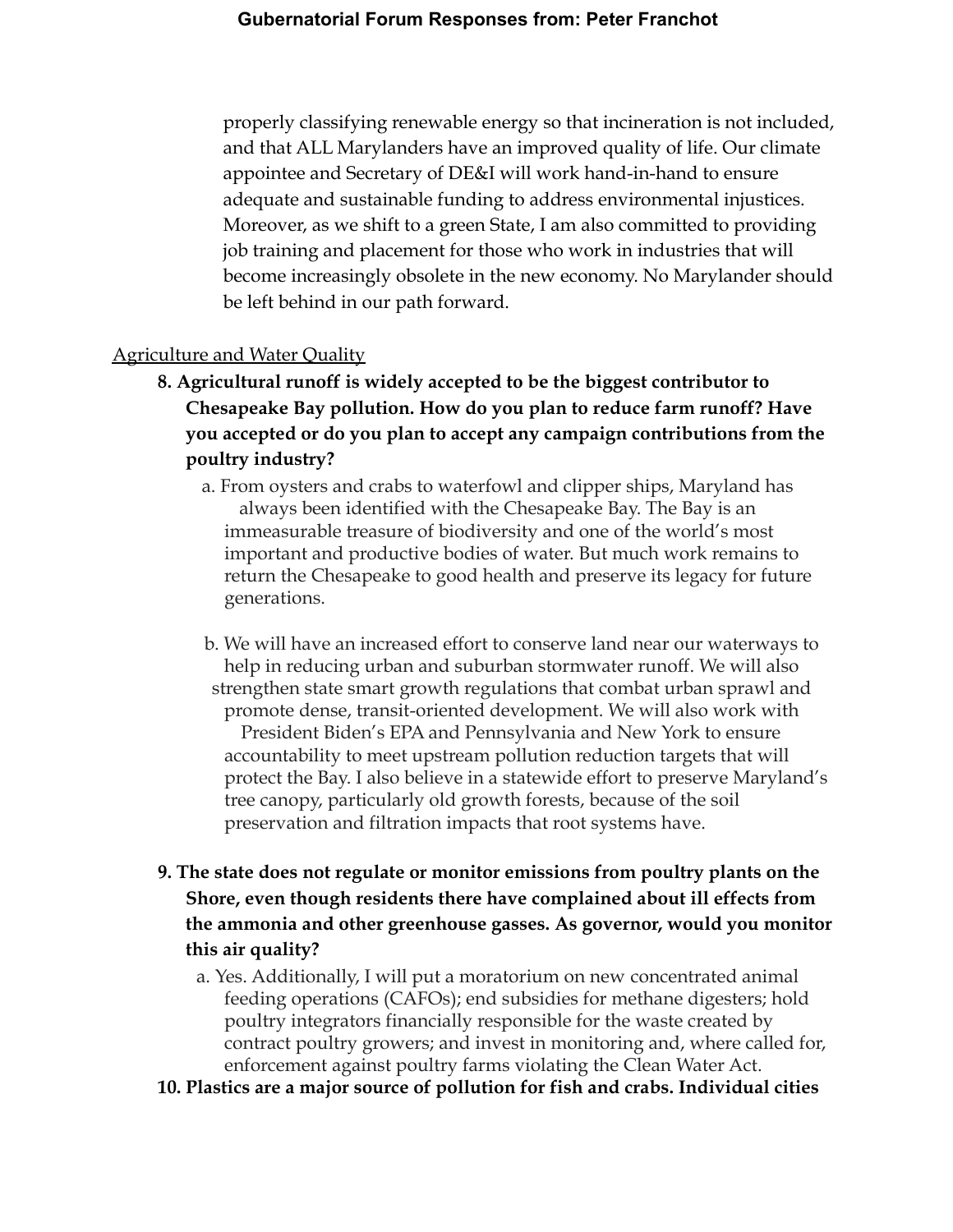**have instituted plastic bag bills, but most jurisdictions do not have them, and the state does not have one, either. As governor, what would you do to reduce plastic and microplastics in our waterways? What measures will you take to require manufacturers and merchants to cover the true cost of their production and use of plastics?**

**a.** I will limit the use of plastic products (such as limiting or prohibiting use of plastic shopping bags, plasticware and plastic straws in restaurants, and/or sample-size bottles in hotels and motels); establish producer-responsibility waste-management programs; establish a bottle-return program; expand composting programs or resources; and regulate the disposal of artificial turf and artificial play surfaces.

### **Transportation**

- **11. Do you plan to revive the Red Line proposal in Baltimore? How would you make up for the economic development lost to Baltimore since Gov. Hogan killed the Red Line?'**
	- a. Yes, I will revive the Red Line project. You cannot have a great state without a great city. Baltimore will be a vibrant city, and will be the epicenter for economic and educational opportunities. Baltimore will have several family supporting job opportunities, as part of my 100,000 jobs in 100 weeks pledge. Additionally, I will also resource and expand the Maryland Port Administration's Vision 2025 Plan to ensure state-of-the-art facilities give the Port of Baltimore a competitive advantage and augment the transportation infrastructure that serves the Port and connects it with traditional manufacturing hubs like Dundalk.
- 12. **Do you support proceeding with Gov. Hogan's plans to widen the Capital Beltway and Interstate 270? Do you anticipate that the next governor will be able to kill or alter the project?**
	- a. In the I-270 corridor, I will explore innovative new connections between Frederick and the Washington region including rail and a WMATA line that runs adjacent to the new American Legion Bridge. As a current member of the Board of Public Works, to receive my support and recent vote to move forward with transportation improvements in this corridor, I demanded that no shovels go in the ground until a full environmental review was complete, that a portion of toll revenue goes to mass transit projects, that buses be able to use the toll lanes for free, amid other reforms that made this project better for the environment and commuters.
	- b. The reality is that the Beltway-270 gridlock is untenable, and it needs a near term solution in order to address a very real quality of life issue for

commuters, and to keep Maryland economically competitive with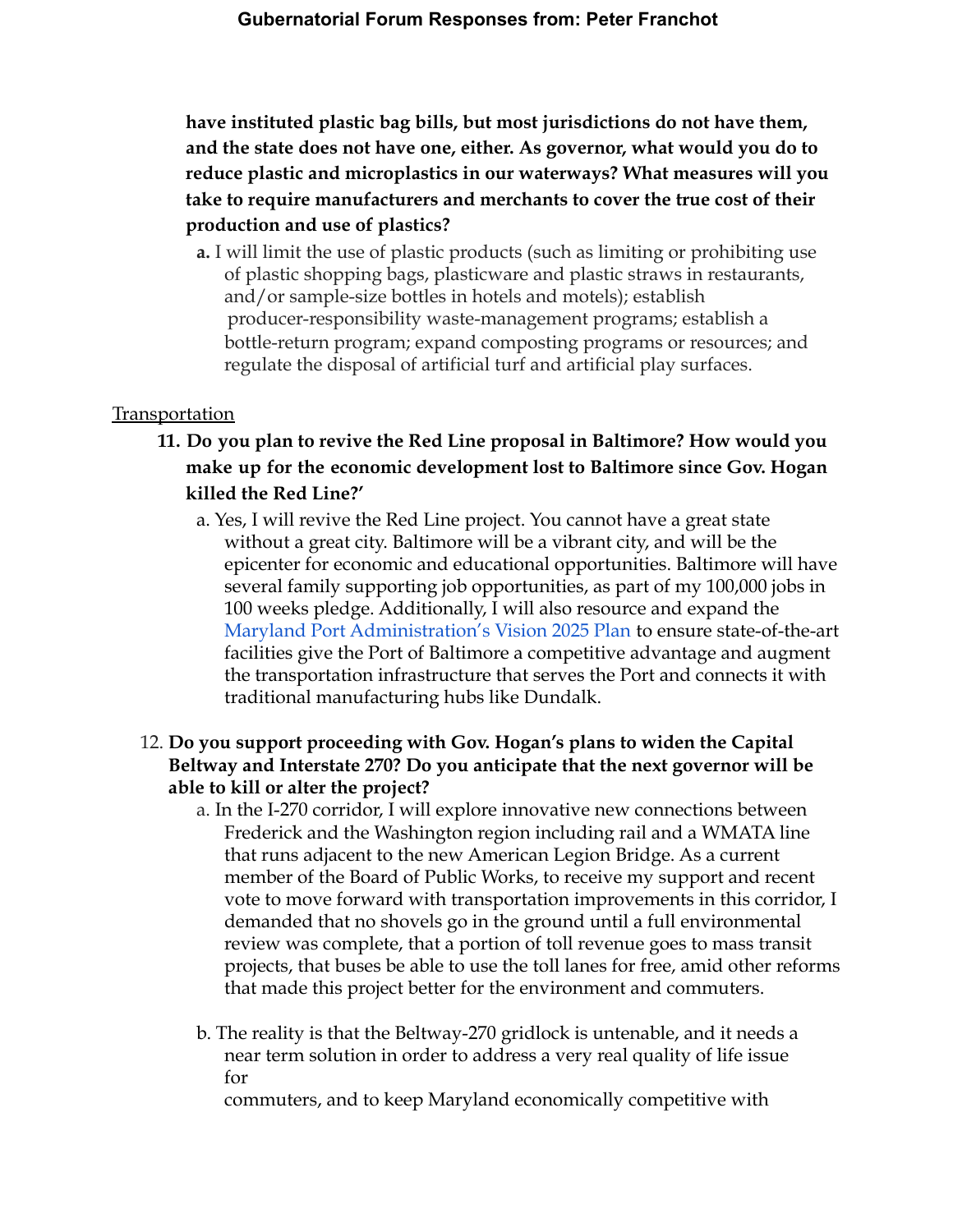Virginia. I believe the long term solutions hinge on more dense, transit oriented development, and better public transportation, but we cannot flip a switch and remove a century of auto-oriented development. We must wean ourselves from car dependency without turning our back on those who are still dependent on automobiles.

- **13. During the pandemic, transit ridership has fallen across the country. Because Baltimore's workforce has a high percentage of essential workers, Baltimore's ridership fell about 55-60% compared to 94% in the California bay area. With two out of three jobs in our region requiring at least a 90-minute commute by public transportation, how would you determine the level of investments you would make in public transit services?**
	- a. I have had several meetings with Baltimore public transit advocates, discussing how to create a world-class transit system. I believe Baltimore can be the leader for innovation in ALL industries. However, this will not become a reality when only 9% of jobs are accessible by public transit in an hour or less. It is critical that we develop a transportation system that would give all Marylanders the freedom to experience everything the state has to offer. Our transportation system will be known for being fast, safe, sustainable, and reliable. I am committed to working with community organizations and MDOT to achieve these goals. We must improve investments in our bus routes and scale the use of circulators. We must revive the Red Line. And we must improve MARC service. I will also increase the number of bike lanes and invest in bike share stations.
- **14. Shortly after coming to office, Gov. Hogan canceled the shovel-ready Red Line light rail project that would have brought 10,000 jobs in a five-year construction phase, dramatically reduced commute times, and \$3.0 - \$6.5 billion in transit-oriented-development. The Purple Line from Bethesda to New Carrollton was approved for construction and already has \$12.0 billion committed to development along its corridor. How would you make up for the economic development lost to Baltimore?**
	- a. My commitment to secure 100,000 jobs in 100 weeks will result in an influx of family supporting jobs, specifically as we invest in improving Baltimore's infrastructure. That means fully leveraging existing assets like the Port and BWI, but also breaking ground on new infrastructure projects and ensuring they include Project Labor Agreements and Community Benefits Agreements that include local hire provisions, labor peace, and family supporting wages. I will also improve funding for key incubator spaces for potential innovation and economic activity like Baltimore's HBCUs.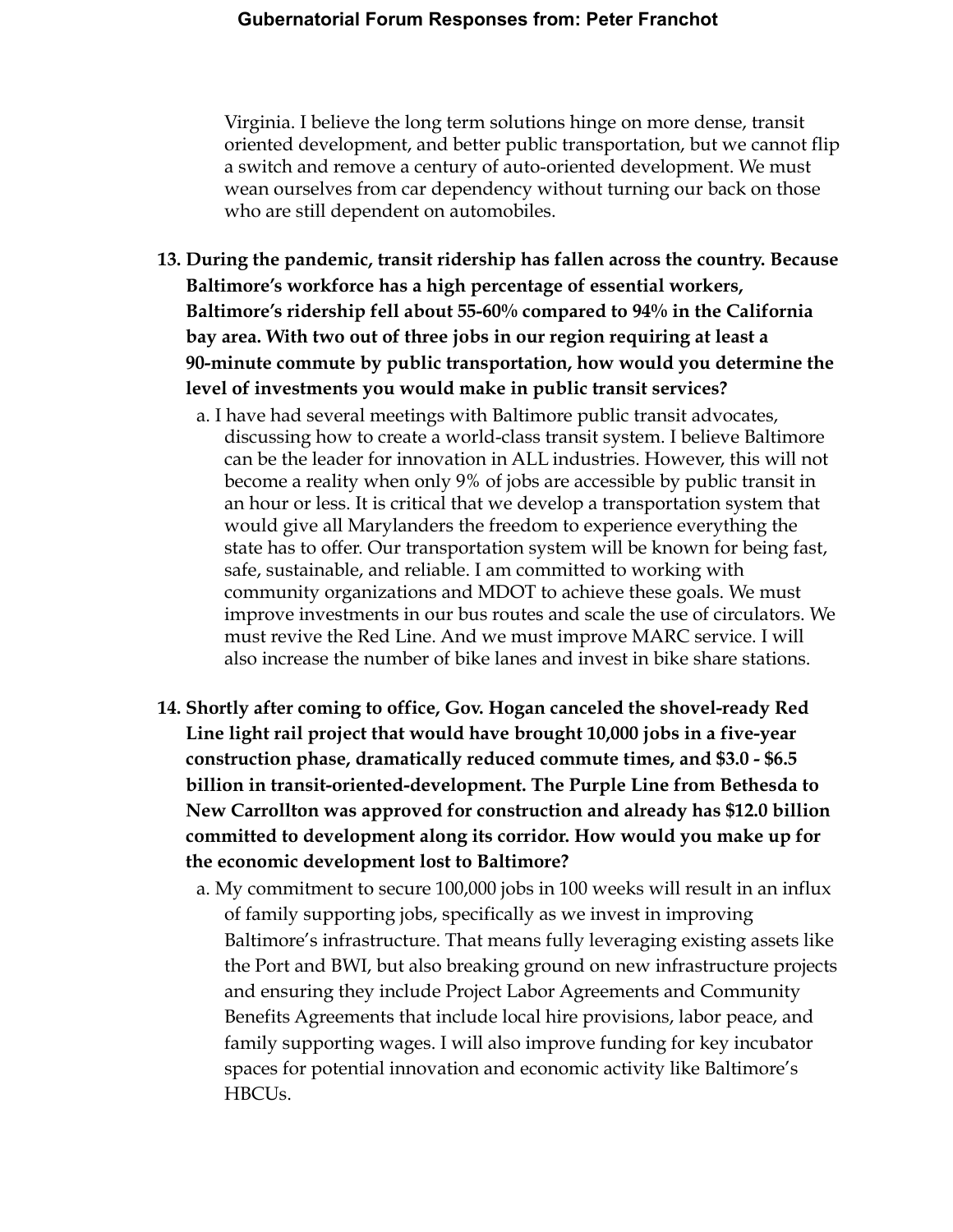### Climate Mitigation Measures

- **15. We are losing many historic sites on the Eastern Shore, including Black churches, due to sea-level rise. The Maryland Historical Trust has very little funding to assist with rebuilding and relocating. How would you allocate resources to ensure we do not lose this history?**
	- a. Our climate change appointee will work with local officials and community organizations to develop a land preservation task force that will work to reduce sea-level rise and funding for preserving historic sites, and in worst case scenarios relocating historic sites that may be required to move.
- **16. What efforts will your administration support to decarbonize Maryland's government operations and/or the Maryland economy? Will you commit to investing in green or environmentally friendly schools, libraries and other public facilities to continue the reduction of Maryland's carbon footprint?**
	- a. I am a firm believer that the government must set the example for developing and implementing best practices to address climate change. I will adopt an integrative approach, and all of the policies I will implement will be evaluated based on their sustainability. My answers throughout this document have outlined some of the actions I will take. To summarize:
	- b. I have pledged to work toward making Maryland the first net-zero state in the US and a net supplier of renewable energy.
	- c. I will sign an executive order that requires all energy consumed by state government entities to be created by one-hundred percent renewable energy where possible, with a mandate for full conversion by the end of my first term.
	- d. I will also sign an executive order that requires more renewable energy to be created within Maryland than all energy consumed within the state.
	- e. Finally, I will also pilot a progressive electricity cost model that caps the cost of electricity at a percentage of household income for our most vulnerable households. Investing in renewable energy infrastructure is not only about creating jobs, but about reversing environmental, social, and